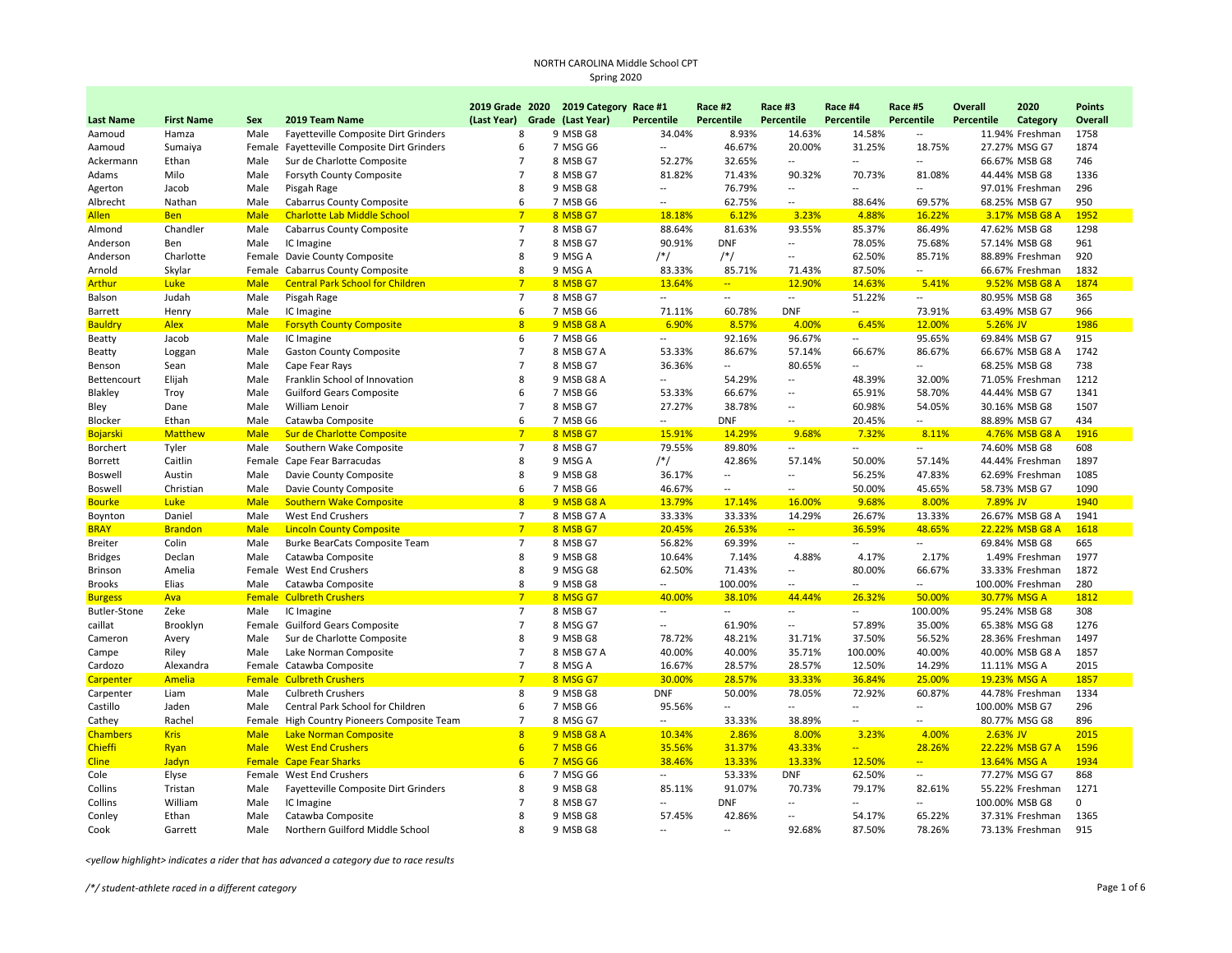|                  |                   |             |                                         |                | 2019 Grade 2020 2019 Category Race #1 |                          | Race #2                  | Race #3                  | Race #4                  | Race #5                  | Overall           | 2020            | <b>Points</b> |
|------------------|-------------------|-------------|-----------------------------------------|----------------|---------------------------------------|--------------------------|--------------------------|--------------------------|--------------------------|--------------------------|-------------------|-----------------|---------------|
| <b>Last Name</b> | <b>First Name</b> | Sex         | 2019 Team Name                          |                | (Last Year) Grade (Last Year)         | Percentile               | Percentile               | Percentile               | Percentile               | Percentile               | <b>Percentile</b> | Category        | Overall       |
| <b>Cowell</b>    | <b>Izzy</b>       |             | <b>Female Phillips Crushers</b>         | $7^{\circ}$    | 8 MSG G7                              | 15.00%                   | 23.81%                   | $\frac{1}{2}$            | 47.37%                   | 20.00%                   | 23.08% MSG A      |                 | 1851          |
| Cox              | Gavin             | Male        | Southern Wake Composite                 | $\overline{7}$ | 8 MSB G7                              | 77.27%                   | 87.76%                   | 96.77%                   | $\overline{\phantom{a}}$ | $\overline{\phantom{a}}$ |                   | 58.73% MSB G8   | 942           |
| Cox              | Sierra            |             | Female Northern Guilford Middle School  | $\overline{7}$ | 8 MSG G7                              |                          | $\overline{\phantom{a}}$ | 88.89%                   | $\overline{\phantom{a}}$ | $\overline{\phantom{a}}$ |                   | 100.00% MSG G8  | 390           |
| Crane            | Amelia            |             | <b>Female William Lenoir</b>            | 6              | <b>7 MSG G6</b>                       | 46.15%                   | 20.00%                   | 26.67%                   | 37.50%                   | 31.25%                   | 18.18% MSG A      |                 | 1898          |
| Crawford         | Levi              | <b>Male</b> | <b>Orange Crushers</b>                  | 6              | <b>7 MSB G6</b>                       | 4.44%                    | 1.96%                    | 3.33%                    | 4.55%                    | 4.35%                    |                   | 3.17% MSB G7 A  | 2005          |
| Creech           | Nathan            | Male        | Central Park School for Children        | 6              | 7 MSB G6                              | 77.78%                   | 68.63%                   | $\overline{a}$           | 70.45%                   | 84.78%                   |                   | 52.38% MSB G7   | 1258          |
| Cunningham       | William           | Male        | Catawba Composite                       | 8              | 9 MSB G8                              | $\overline{\phantom{a}}$ | $\overline{\phantom{a}}$ | $\overline{\phantom{a}}$ | 70.83%                   | 80.43%                   |                   | 85.07% Freshman | 625           |
| Cutler           | Noah              | Male        | North Wake County Composite             | 8              | 9 MSB G8                              | 21.28%                   | 75.00%                   | $\overline{a}$           | 45.83%                   | $\overline{a}$           |                   | 62.69% Freshman | 1085          |
| Darnell          | Davis             | Male        | IC Imagine                              | $\overline{7}$ | 8 MSB G7                              | 75.00%                   | 55.10%                   | 70.97%                   | 68.29%                   | 45.95%                   |                   | 36.51% MSB G8   | 1446          |
| <b>Davis</b>     | Garrett           | Male        | <b>Independent Riders</b>               | $7\overline{}$ | 8 MSB G7                              | 9.09%                    | 2.04%                    | 6.45%                    | 2.44%                    | 2.70%                    |                   | 1.59% MSB G8 A  | 2015          |
| Davis-East       | Solomon           | Male        | Charlotte Secondary Montessori          | 8              | 9 MSB G8                              | $\overline{\phantom{a}}$ | 78.57%                   | 73.17%                   | $\qquad \qquad -$        | $\overline{\phantom{a}}$ |                   | 86.57% Freshman | 623           |
| DeLing           | Christopher       | Male        | Charlotte Secondary Montessori          | 8              | 9 MSB G8                              | $\overline{\phantom{a}}$ | 96.43%                   | 95.12%                   | 91.67%                   | $\overline{a}$           |                   | 76.12% Freshman | 880           |
| Deltano          | Jonas             | Male        | <b>Guilford Gears Composite</b>         | 6              | 7 MSB G6                              | 84.44%                   | 56.86%                   | 63.33%                   | 52.27%                   | $\overline{a}$           |                   | 42.86% MSB G7   | 1369          |
| DeMarco          | Liliane           |             | Female North Wake County Composite      | $\overline{7}$ | 8 MSG G7                              | 45.00%                   | 52.38%                   | $\sim$                   | $\sim$                   | $\overline{\phantom{a}}$ |                   | 84.62% MSG G8   | 854           |
| DeMarco          | Nate              | Male        | North Wake County Composite             | 8              | 9 MSB G8                              | 29.79%                   | 37.50%                   | $\overline{\phantom{a}}$ | $\overline{\phantom{a}}$ | $\overline{\phantom{a}}$ |                   | 79.10% Freshman | 767           |
| Diehl            | Brendan           | Male        | Lake Norman Composite                   | $\overline{7}$ | 8 MSB G7 A                            | 60.00%                   | 53.33%                   | 92.86%                   | 40.00%                   | 73.33%                   |                   | 46.67% MSB G8 A | 1776          |
| Doll             | Ivan              | Male        | Cape Fear Barracudas                    | 8              | 9 MSB G8 A                            | 27.59%                   | 48.57%                   | 44.00%                   | 45.16%                   | $\overline{\phantom{a}}$ |                   | 36.84% Freshman | 1648          |
| Dooda            | Henry             | Male        | Central Park School for Children        | 6              | 7 MSB G6                              | 97.78%                   | $\sim$                   | $\overline{\phantom{a}}$ | 86.36%                   | $\overline{\phantom{a}}$ |                   | 84.13% MSB G7   | 600           |
| <b>Doss</b>      | lan               | <b>Male</b> | <b>Forsyth County Composite</b>         | 8              | 9 MSB G8 A                            | 20.69%                   | 20.00%                   | 12.00%                   | 12.90%                   | 36.00%                   | 15.79% JV         |                 | 1882          |
| Dowdle           | Landon            | Male        | <b>Burke BearCats Composite Team</b>    | 6              | 7 MSB G6                              | 75.56%                   | 49.02%                   | $\overline{a}$           | $\sim$                   | $\overline{\phantom{a}}$ |                   | 77.78% MSB G7   | 665           |
| Dozier           | Chandler          | Male        | Cape Fear Sharks                        | 8              | 9 MSB G8 A                            | 37.93%                   | 31.43%                   | <b>DNF</b>               | 35.48%                   | 56.00%                   |                   | 31.58% Freshman | 1687          |
| Earnhardt        | Noah              | Male        | <b>Cabarrus County Composite</b>        | 6              | 7 MSB G6                              | 100.00%                  | <b>DNF</b>               | 93.33%                   | 81.82%                   | 91.30%                   |                   | 50.79% MSB G7   | 1262          |
| Ebel             | Jonathan          | Male        | Caldwell County Composite               | 6              | 7 MSB G6                              | 62.22%                   | 64.71%                   | $\overline{a}$           | 47.73%                   | 47.83%                   |                   | 39.68% MSB G7   | 1381          |
| Echenique        | Ethan             | Male        | Northern Guilford Middle School         | 8              | 9 MSB G8                              | 46.81%                   | 67.86%                   | $\overline{\phantom{a}}$ | $\overline{\phantom{a}}$ | $\overline{\phantom{a}}$ |                   | 82.09% Freshman | 666           |
| <b>Edwards</b>   | <b>Matthew</b>    | <b>Male</b> | <b>West End Crushers</b>                | 8              | 9 MSB G8 A                            | 24.14%                   | 22.86%                   | $\overline{a}$           | 29.03%                   | <b>DNF</b>               | 68.42% JV         |                 | 1323          |
| Elk              | Evan              | Male        | <b>Orange Crushers</b>                  | $\overline{7}$ | 8 MSB G7 A                            | 20.00%                   | 13.33%                   | 21.43%                   | 33.33%                   | 33.33%                   |                   | 26.67% MSB G8 A | 1941          |
| Evans            | <b>Brooke</b>     |             | Female Durham County Composite          | 6              | 7 MSG G6                              | 92.31%                   | 93.33%                   | 80.00%                   | 81.25%                   | 87.50%                   |                   | 59.09% MSG G7   | 1663          |
| Everitt          | Mark              | Male        | Southern Wake Composite                 | $\overline{7}$ | 8 MSB G7                              | 54.55%                   | 44.90%                   | 67.74%                   | 65.85%                   | 62.16%                   |                   | 33.33% MSB G8   | 1458          |
| Filipoff         | Nate              | Male        | Northern Guilford Middle School         | 8              | 9 MSB G8 A                            | $\overline{\phantom{a}}$ |                          | Щ.                       | 90.32%                   | $\overline{\phantom{a}}$ |                   | 94.74% Freshman | 336           |
| Fletcher         | Tanner            | Male        | Forsyth County Composite                | $\overline{7}$ | 8 MSB G7 A                            | 46.67%                   | 46.67%                   | 71.43%                   | 73.33%                   | 93.33%                   |                   | 53.33% MSB G8 A | 1768          |
| Floyd            | Dale              | Male        | Central Park School for Children        | 8              | 9 MSB G8                              | 44.68%                   | 64.29%                   | 97.56%                   | 60.42%                   | $\overline{\phantom{a}}$ |                   | 49.25% Freshman | 1310          |
| Fox              | <b>Brett</b>      | Male        | Forsyth County Composite                | 8              | 9 MSB G8                              | 12.77%                   | 3.57%                    | 2.44%                    | 2.08%                    | <b>DNF</b>               |                   | 2.99% Freshman  | 1971          |
| Frederick        | Alek              | Male        | Central Park School for Children        | 8              | 9 MSB G8                              | 27.66%                   | $\overline{\phantom{a}}$ | 39.02%                   | 27.08%                   | 28.26%                   |                   | 22.39% Freshman | 1614          |
| Frederick        | Erin              |             | Female Central Park School for Children | 6              | 7 MSG G6                              | 61.54%                   | $\overline{\phantom{a}}$ | Ξ.                       | $\ddotsc$                | $\sim$                   |                   | 90.91% MSG G7   | 441           |
| Gale             | Ryan              | Male        | Northern Guilford Middle School         | $\overline{7}$ | 8 MSB G7                              | 97.73%                   | 85.71%                   | --                       | 95.12%                   | 97.30%                   |                   | 53.97% MSB G8   | 1209          |
| George           | Jack              | Male        | West End Crushers                       | $\overline{7}$ | 8 MSB G7                              | $\sim$                   | 51.02%                   | $\overline{a}$           | $\sim$                   | $\overline{a}$           |                   | 84.13% MSB G8   | 348           |
| Georgia          | <b>Madison</b>    |             | Female William Lenoir                   | 7              | 8 MSG G7                              | 50.00%                   | 95.24%                   | $\overline{\phantom{a}}$ | 73.68%                   | 45.00%                   | 50.00% MSG A      |                 | 1633          |
| Ghiringhelli     | Jaden             | Male        | Catawba Composite                       | 6              | 7 MSB G6                              | $\sim$                   | 19.61%                   | 40.00%                   | $\qquad \qquad -$        | 43.48%                   |                   | 57.14% MSB G7   | 1211          |
| Gilman           | Cole              | Male        | Charlotte Lab Middle School             | $\overline{7}$ | 8 MSB G7                              | $\overline{\phantom{a}}$ | $\overline{\phantom{a}}$ | $\overline{a}$           | $\overline{\phantom{a}}$ | 89.19%                   |                   | 90.48% MSB G8   | 320           |
| Goldstein        | Gabriel           | Male        | IC Imagine                              | 6              | 7 MSB G6                              | 86.67%                   | 72.55%                   | 86.67%                   | $\ddotsc$                | 67.39%                   |                   | 49.21% MSB G7   | 1282          |
| Gonzalez         | Jesus             | Male        | Central Park School for Children        | 8              | 9 MSB G8                              | 95.74%                   | $\overline{a}$           | 100.00%                  | 100.00%                  | 95.65%                   |                   | 74.63% Freshman | 882           |
| Goodall          | <b>Kennedy</b>    |             | <b>Female Southern Wake Composite</b>   | $7\overline{}$ | 8 MSG G7                              | 55.00%                   | 66.67%                   | 55.56%                   | 78.95%                   | 65.00%                   | 42.31% MSG A      |                 | 1682          |
| Grant            | BellaRose         |             | Female IC Imagine                       | 6              | 7 MSG G6                              | $\sim$                   | 66.67%                   | 73.33%                   | 56.25%                   | 43.75%                   |                   | 45.45% MSG G7   | 1729          |
| Graybush         | Brian             | Male        | Cape Fear Sharks                        | 8              | 9 MSB G8 A                            | $/*/$                    | 97.14%                   | 84.00%                   | 87.10%                   | 88.00%                   |                   | 57.89% Freshman | 1382          |
| Greer            | Cooper            | Male        | Cape Fear Barracudas                    | 8              | 9 MSB G8 A                            | $/*/$                    | 91.43%                   | 88.00%                   | 96.77%                   | 84.00%                   |                   | 60.53% Freshman | 1377          |
| Grooman          | Bennett           |             | Female Cape Fear Composite              | $\overline{7}$ | 8 MSG G7                              |                          | $\overline{\phantom{a}}$ | 61.11%                   | $\overline{\phantom{a}}$ | $\overline{a}$           |                   | 96.15% MSG G8   | 420           |
| Haessly          | Austin            | Male        | Lake Norman Composite                   | $\overline{7}$ | 8 MSB G7 A                            | 6.67%                    | 20.00%                   | 7.14%                    | 13.33%                   | 6.67%                    |                   | 6.67% MSB G8 A  | 2015          |
| <b>HALPIN</b>    | Connor            | Male        | Rowan County Composite                  | 8              | 9 MSB G8                              | 91.49%                   | 85.71%                   | 82.93%                   | 89.58%                   | 84.78%                   |                   | 59.70% Freshman | 1238          |
| Harbour          | Braden            | Male        | <b>Independent Riders</b>               | 8              | 9 MSB G8                              | 38.30%                   | 10.71%                   | 60.98%                   | 10.42%                   | 10.87%                   |                   | 7.46% Freshman  | 1789          |
| Hargiss          | Brodie            | Male        | <b>Culbreth Crushers</b>                | 6              | 7 MSB G6                              | 42.22%                   | 45.10%                   | Ξ.                       | 56.82%                   | $\overline{\phantom{a}}$ |                   | 60.32% MSB G7   | 1079          |
| Hargiss          | Wyatt             | Male        | <b>Culbreth Crushers</b>                | 8              | 9 MSB G8 A                            | 96.55%                   | 85.71%                   | Ξ.                       | 83.87%                   | 96.00%                   |                   | 65.79% Freshman | 1361          |
| Harrington       | Aedan             |             | Female IC Imagine                       | 8              | 9 MSG G8                              | $\sim$                   | $\sim$                   | 100.00%                  | 100.00%                  | 83.33%                   |                   | 41.67% Freshman | 1400          |

*<yellow highlight> indicates a rider that has advanced a category due to race results*

/\*/ student-athlete raced in a different category **Page 2** of 6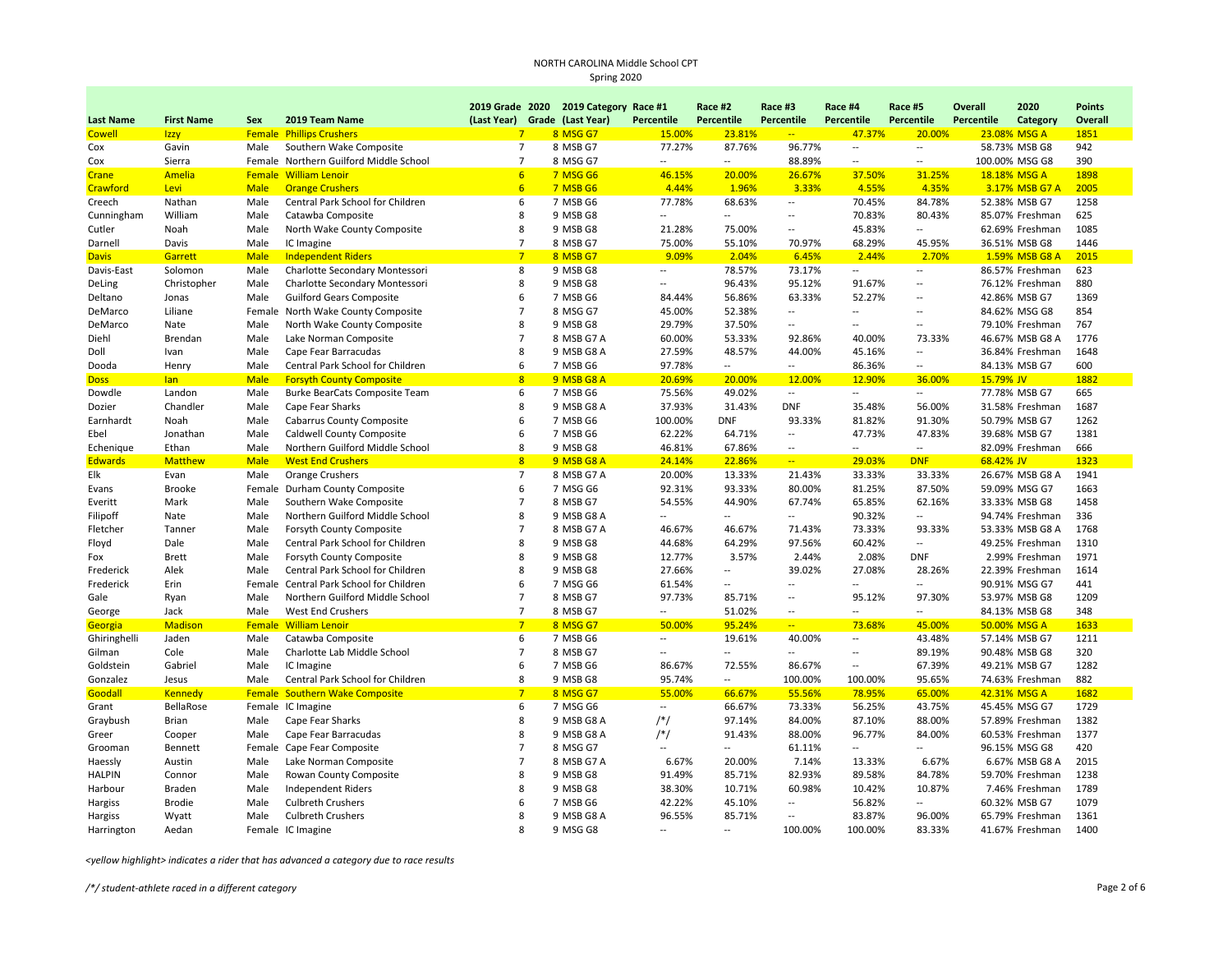|                  |                   |             |                                               | 2019 Grade 2020 2019 Category Race #1 |                 |                          | Race #2              | Race #3                  | Race #4                  | Race #5                  | <b>Overall</b> | 2020             | <b>Points</b> |
|------------------|-------------------|-------------|-----------------------------------------------|---------------------------------------|-----------------|--------------------------|----------------------|--------------------------|--------------------------|--------------------------|----------------|------------------|---------------|
| <b>Last Name</b> | <b>First Name</b> | Sex         | 2019 Team Name                                | (Last Year) Grade (Last Year)         |                 | Percentile               | Percentile           | Percentile               | Percentile               | Percentile               | Percentile     | <b>Category</b>  | Overall       |
| Harris           | Megan             |             | Female Cabarrus County Composite              | $\overline{7}$                        | 8 MSG G7        | 95.00%                   | 90.48%               | $\qquad \qquad \cdots$   | 89.47%                   | 80.00%                   |                | 61.54% MSG G8    | 1525          |
| <b>Harrison</b>  | <b>Parks</b>      | <b>Male</b> | <b>Catawba County Composite</b>               | 8                                     | 9 MSB G8 A      | 41.38%                   | 40.00%               | 48.00%                   | 22.58%                   | 52.00%                   | 26.32% JV      |                  | 1709          |
| Hartman          | Katie             |             | Female Cabarrus County Composite              | 8                                     | 9 MSG A         | 66.67%                   | 71.43%               | 85.71%                   | 75.00%                   | 71.43%                   |                | 55.56% Freshman  | 1881          |
| <b>Haskett</b>   | <b>Caleb</b>      | <b>Male</b> | <b>Gaston County Composite</b>                | 7                                     | 8 MSB G7        | 29.55%                   | 40.82%               | 35.48%                   | 29.27%                   | 24.32%                   |                | 15.87% MSB G8 A  | 1701          |
| Hayes            | Brigden           | Male        | Northern Guilford Middle School               | 6                                     | 7 MSB G6        | $\overline{a}$           | $\sim$               | $\overline{\phantom{a}}$ | $\overline{\phantom{a}}$ | 78.26%                   |                | 93.65% MSB G7    | 311           |
| Hayes            | Mason             | Male        | Lincoln County Composite                      | 6                                     | 7 MSB G6        | 6.67%                    | 5.88%                | $\overline{a}$           | $\overline{a}$           | $\overline{a}$           |                | 65.08% MSB G7    | 962           |
| Hegedus          | Cole              | Male        | Franklin School of Innovation                 | 8                                     | 9 MSB G8        | Щ.                       | 30.36%               | $\overline{\phantom{a}}$ | $\overline{a}$           | $\ddot{\phantom{a}}$     |                | 91.04% Freshman  | 385           |
| Heinrich         | Jamison           | Male        | <b>Cabarrus County Composite</b>              | 8                                     | 9 MSB G8        | 65.96%                   | 39.29%               | $\overline{\phantom{a}}$ | 66.67%                   | 52.17%                   |                | 38.81% Freshman  | 1361          |
| Helfrich         | Olivia            |             | Female Catawba Composite                      | 6                                     | 7 MSG G6        | $\overline{a}$           | $\overline{a}$       | $\overline{\phantom{a}}$ | Щ.                       | 37.50%                   |                | 86.36% MSG G7    | 456           |
| Henderson        | Alex              | Male        | Cape Fear Composite                           | 8                                     | 9 MSB G8 A      | 55.17%                   | 62.86%               | 64.00%                   | 58.06%                   | 64.00%                   |                | 42.11% Freshman  | 1575          |
| Henderson        | Sawyer            | Male        | Catawba Composite                             | $\overline{7}$                        | 8 MSB G7        | $\overline{a}$           | 73.47%               |                          | $\overline{a}$           |                          |                | 93.65% MSB G8    | 311           |
| Hensley          | Hunter            | Male        | Davidson County Revolution                    | $\overline{7}$                        | 8 MSB G7 A      | 66.67%                   | 60.00%               | 85.71%                   | 86.67%                   | 80.00%                   |                | 80.00% MSB G8 A  | 1714          |
| Hensley          | Jacob             | Male        | Northern Guilford Middle School               | $\overline{7}$                        | 8 MSB G7 A      | 73.33%                   | 66.67%               | 78.57%                   | 53.33%                   | 60.00%                   |                | 60.00% MSB G8 A  | 1747          |
| <b>Hensley</b>   | <b>Olivia</b>     |             | <b>Female Northern Guilford Middle School</b> | 7                                     | 8 MSG G7        | 10.00%                   | 14.29%               | 27.78%                   | 10.53%                   | 10.00%                   |                | 7.69% MSG A      | 1976          |
| <b>Herrera</b>   | Leyla             |             | <b>Female Lake Norman Composite</b>           | $\overline{8}$                        | 9 MSG A         | 50.00%                   | 14.29%               | 14.29%                   | 25.00%                   | 28.57%                   | 22.22% JV      |                  | 2005          |
| <b>Herring</b>   | Gannon            | <b>Male</b> | <b>Cape Fear Composite</b>                    | 6                                     | 7 MSB G6        | 11.11%                   | 29.41%               | $\frac{1}{2}$            | 25.00%                   | 23.91%                   |                | 19.05% MSB G7 A  | 1700          |
| Heuring          | Hawkins           | Male        | Cape Fear Barracudas                          | 8                                     | 9 MSB G8 A      | 48.28%                   | $\sim$               | $\sim$                   | $\overline{a}$           | $\overline{a}$           |                | 89.47% Freshman  | 402           |
| <b>Hicks</b>     | V'Tyia            |             | <b>Female Phillips Crushers</b>               | $7\overline{}$                        | 8 MSG G7        | 35.00%                   | 47.62%               | $\frac{1}{2}$            | 42.11%                   | 95.00%                   |                | 38.46% MSG A     | 1691          |
| Hill             | Avery             | Male        | West End Crushers                             | 8                                     | 9 MSB G8        | $\overline{\phantom{a}}$ | 89.29%               | $\overline{\phantom{a}}$ | $\overline{\phantom{a}}$ | $\overline{\phantom{a}}$ |                | 98.51% Freshman  | 286           |
| Hillis           | Emma              |             | Female William Lenoir                         | 6                                     | 7 MSG G6        | 76.92%                   | $\sim$               | $\overline{a}$           | 93.75%                   | $\overline{a}$           |                | 81.82% MSG G7    | 823           |
| Hinckley         | Brent             | Male        | <b>Independent Riders</b>                     | 8                                     | 9 MSB G8        | 55.32%                   | $\ddot{\phantom{a}}$ | $\overline{\phantom{a}}$ | Ξ.                       | $\ddot{\phantom{a}}$     |                | 94.03% Freshman  | 344           |
| Hinkle           | August            |             | Female Guilford Gears Composite               | 8                                     | 9 MSG A         | $\overline{a}$           | 100.00%              | $\overline{a}$           | $\overline{a}$           | $\sim$                   |                | 100.00% Freshman | 448           |
| Hitchcock        | William           | Male        | Pisgah Rage                                   | 8                                     | 9 MSB G8 A      | --                       | 100.00%              | $\overline{\phantom{a}}$ | $\overline{a}$           | $\overline{\phantom{a}}$ |                | 100.00% Freshman | 314           |
| Hitefield        | Elijah            | Male        | <b>Onslow County Composite</b>                | $\overline{7}$                        | 8 MSB G7        | 95.45%                   | 93.88%               | $\sim$                   | $\overline{a}$           | $\overline{\phantom{a}}$ |                | 76.19% MSB G8    | 588           |
| Hitefield        | McKynah           |             | Female Onslow County Composite                | 8                                     | 9 MSG G8        | $\overline{\phantom{a}}$ | 100.00%              | 75.00%                   | 60.00%                   | 50.00%                   |                | 25.00% Freshman  | 1891          |
| Hodges           | Kai               | Male        | Central Park School for Children              | 8                                     | 9 MSB G8        | $/*/$                    | 26.79%               | 29.27%                   | 22.92%                   | 23.91%                   |                | 17.91% Freshman  | 1650          |
| Hoeppner         | Gavin             | Male        | Lake Norman Composite                         | $\overline{7}$                        | 8 MSB G7        | $\overline{\phantom{a}}$ | 36.73%               | 38.71%                   | $\overline{a}$           | $\overline{\phantom{a}}$ |                | 63.49% MSB G8    | 794           |
| <b>Hoeppner</b>  | Logan             | <b>Male</b> | <b>Lake Norman Composite</b>                  | 8                                     | 9 MSB G8 A      | 31.03%                   | 28.57%               | 36.00%                   | 25.81%                   | $\Box$                   | 23.68% JV      |                  | 1736          |
| Hofert           | Colsen            | Male        | Charlotte Secondary Montessori                | 8                                     | 9 MSB G8 A      | 65.52%                   | 42.86%               | 76.00%                   | <b>DNF</b>               | $\overline{\phantom{a}}$ |                | 73.68% Freshman  | 1146          |
| Holland          | Tiylur            | Male        | <b>Guilford Gears Composite</b>               | 8                                     | 9 MSB G8        | <b>DNF</b>               | 98.21%               | $\overline{\phantom{a}}$ | 97.92%                   | 93.48%                   |                | 77.61% Freshman  | 866           |
| <b>Holmes</b>    | Andrew            | <b>Male</b> | <b>Forsyth County Composite</b>               | 8                                     | 9 MSB G8 A      | 34.48%                   | 14.29%               | 32.00%                   | 19.35%                   | 20.00%                   | 18.42% JV      |                  | 1850          |
| Honigmann        | Mika              | Male        | West End Crushers                             | 8                                     | 9 MSB G8 A      | 89.66%                   | 80.00%               | 92.00%                   | $\overline{\phantom{a}}$ | 80.00%                   |                | 52.63% Freshman  | 1406          |
| Horton           | Chase             | Male        | Southern Wake Composite                       | 8                                     | 9 MSB G8        | 87.23%                   | 71.43%               | 53.66%                   | 62.50%                   | 34.78%                   |                | 32.84% Freshman  | 1406          |
| Howarth          | Katherine         |             | Female Southern Wake Composite                | 8                                     | 9 MSG A         | 100.00%                  | $\overline{a}$       | 100.00%                  | 100.00%                  | 100.00%                  |                | 77.78% Freshman  | 1793          |
| hriciga          | Bodhi             | Male        | <b>Phillips Crushers</b>                      | 6                                     | 7 MSB G6        | 64.44%                   | 58.82%               | 73.33%                   | 72.73%                   | 63.04%                   |                | 41.27% MSB G7    | 1378          |
| Hurley           | Seth              | Male        | Durham County Composite                       | $\overline{7}$                        | 8 MSB G7        | 68.18%                   | $\sim$               | $\sim$                   | $\overline{a}$           | $\overline{\phantom{a}}$ |                | 87.30% MSB G8    | 329           |
| Irvan            | Nathaniel         | Male        | <b>Cabarrus County Composite</b>              | $\overline{7}$                        | 8 MSB G7        | --                       | 18.37%               | $\overline{\phantom{m}}$ | $\overline{a}$           | $\overline{a}$           |                | 77.78% MSB G8    | 434           |
| Isenbarg         | Sierra            |             | Female Catawba Composite                      | $\overline{7}$                        | 8 MSG G7        | 90.00%                   | 100.00%              | 100.00%                  | 94.74%                   | 85.00%                   |                | 57.69% MSG G8    | 1550          |
| Jacobs           | Ashley            |             | Female Gaston County Composite                | $\overline{7}$                        | 8 MSG G7        | 70.00%                   | 85.71%               | $\overline{\phantom{a}}$ | $\overline{\phantom{a}}$ | $\overline{a}$           |                | 92.31% MSG G8    | 782           |
| Johnson          | Ben               | Male        | Southern Wake Composite                       | $\overline{7}$                        | 8 MSB G7        | <b>DNF</b>               | $\overline{a}$       | $\sim$                   | 100.00%                  | $\ddot{\phantom{a}}$     |                | 96.83% MSB G8    | 300           |
| <b>Jones</b>     | Thompson          | <b>Male</b> | <b>IC Imagine</b>                             | 7                                     | 8 MSB G7        | 2.27%                    | 4.08%                | 48.39%                   | 73.17%                   | ÷.                       |                | 14.29% MSB G8 A  | 1715          |
| Jonsson          | Liam              | Male        | <b>Orange Crushers</b>                        | 6                                     | 7 MSB G6        | 57.78%                   | 50.98%               | $\overline{\phantom{a}}$ | 84.09%                   | 86.96%                   |                | 47.62% MSB G7    | 1298          |
| Kanoy            | Sawyer            | Male        | Davidson County Revolution                    | $\overline{7}$                        | 8 MSB G7        | 47.73%                   | 48.98%               | 64.52%                   | 34.15%                   | 64.86%                   |                | 28.57% MSB G8    | 1514          |
| <u>Keenan</u>    | Vance             | <b>Male</b> | <b>Lincoln County Composite</b>               | $\overline{7}$                        | 8 MSB G7        | 31.82%                   | 8.16%                | 25.81%                   | 24.39%                   | 21.62%                   |                | 12.70% MSB G8 A  | 1806          |
| Kehoe            | Andrew            | Male        | Catawba County Composite                      | 8                                     | 9 MSB G8 A      | 58.62%                   | 45.71%               | 56.00%                   | 51.61%                   | 40.00%                   |                | 39.47% Freshman  | 1634          |
| Kelly            | Finnian           | Male        | Cape Fear Composite                           | 8                                     | 9 MSB G8 A      | 72.41%                   | 71.43%               | 80.00%                   | 93.55%                   | 68.00%                   |                | 50.00% Freshman  | 1493          |
| Koewing          | Wesley            | Male        | Forsyth County Composite                      | $\overline{7}$                        | 8 MSB G7        | 45.45%                   | 28.57%               | 51.61%                   | 43.90%                   | 51.35%                   |                | 26.98% MSB G8    | 1572          |
| Kraxberger       | Hagan             | Male        | Catawba Composite                             | 8                                     | 9 MSB G8        | 72.34%                   | 69.64%               | 65.85%                   | 50.00%                   | 69.57%                   |                | 41.79% Freshman  | 1357          |
| Lakey            | Brooklyn          |             | Female Davie County Composite                 | $\overline{7}$                        | 8 MSG G7        | --                       | $\overline{a}$       | $\sim$                   | 84.21%                   | 75.00%                   |                | 88.46% MSG G8    | 786           |
| Landis           | Tanner            | Male        | Orange Crushers                               | $\overline{7}$                        | 8 MSB G7        | 84.09%                   | 83.67%               | 87.10%                   | 58.54%                   | 59.46%                   |                | 39.68% MSB G8    | 1385          |
| Lanuto           | <b>Miranda</b>    |             | Female Catawba Composite                      | 6                                     | <b>7 MSG G6</b> | 7.69%                    | 6.67%                | $\mathbb{Z}^2$           | 6.25%                    | 6.25%                    |                | 4.55% MSG A      | 2000          |
| Leggatt          | Aidan             | Male        | Orange Crushers                               | 8                                     | 9 MSB G8 A      | 75.86%                   | 77.14%               | $\overline{\phantom{a}}$ | $\overline{a}$           | 76.00%                   |                | 81.58% Freshman  | 1075          |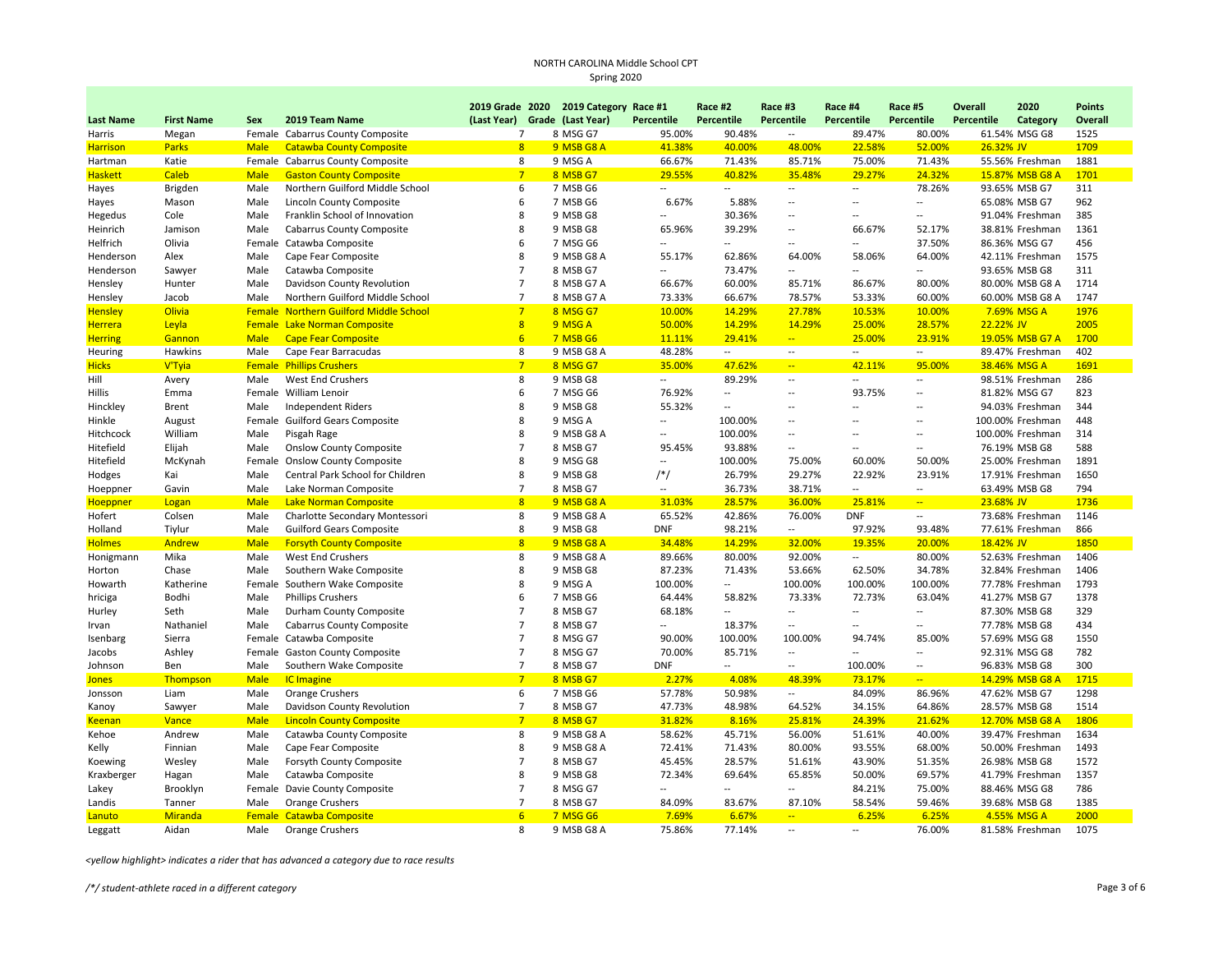|                       |                   |             |                                                               |                | 2019 Grade 2020 2019 Category Race #1 |                          | Race #2                  | Race #3                  | Race #4                  | Race #5                  | <b>Overall</b> | 2020                           | <b>Points</b> |
|-----------------------|-------------------|-------------|---------------------------------------------------------------|----------------|---------------------------------------|--------------------------|--------------------------|--------------------------|--------------------------|--------------------------|----------------|--------------------------------|---------------|
| <b>Last Name</b>      | <b>First Name</b> | <b>Sex</b>  | 2019 Team Name                                                | (Last Year)    | Grade (Last Year)                     | Percentile               | Percentile               | Percentile               | Percentile               | Percentile               | Percentile     | Category                       | Overall       |
| Leng                  | Ricky (Yiwen)     | Male        | Northern Guilford Middle School                               | 8              | 9 MSB G8                              | $\overline{a}$           | 80.36%                   | $\sim$                   | 75.00%                   | 69.57%                   |                | 71.64% Freshman                | 926           |
| Lindbert              | Nathan            | Male        | Cape Fear Sharks                                              | 8              | 9 MSB G8                              | 42.55%                   | 23.21%                   | 36.59%                   | 35.42%                   | $\overline{a}$           |                | 25.37% Freshman                | 1559          |
| Llibre                | Mia               |             | Female Forsyth County Composite                               | 6              | 7 MSG G6                              | 100.00%                  | 73.33%                   | 60.00%                   | 50.00%                   | 56.25%                   |                | 40.91% MSG G7                  | 1754          |
| Long                  | Jonah             | <b>Male</b> | <b>Catawba County Composite</b>                               | $\overline{7}$ | 8 MSB G7                              | 6.82%                    | 10.20%                   | 19.35%                   | 12.20%                   | 18.92%                   |                | 6.35% MSB G8 A                 | 1890          |
| Mack                  | Cameron           | Male        | Northern Guilford Middle School                               | 6              | 7 MSB G6                              | $\sim$                   | 94.12%                   | $\sim$                   | 97.73%                   | 100.00%                  |                | 71.43% MSB G7                  | 874           |
| Mahan                 | Everett           | Male        | Lake Norman Composite                                         | 8              | 9 MSB G8 A                            | 62.07%                   | 60.00%                   | $\sim$                   | 64.52%                   | $\overline{a}$           |                | 76.32% Freshman                | 1115          |
| Malek                 | Joseph (JT)       | Male        | Davidson County Revolution                                    | 8              | 9 MSB G8                              | 48.94%                   | 44.64%                   | 56.10%                   | 29.17%                   | 30.43%                   |                | 26.87% Freshman                | 1541          |
| <b>Mallett</b>        | <b>Ben</b>        | <b>Male</b> | <b>Catawba Composite</b>                                      | 6              | 7 MSB G6                              | 8.89%                    | 11.76%                   | 20.00%                   | 18.18%                   | 13.04%                   |                | 7.94% MSB G7 A                 | 1865          |
| Martin                | Aleiah            |             | Female Rowan County Composite                                 | 6              | 7 MSG G6                              | $\sim$                   | 100.00%                  | 86.67%                   | 100.00%                  | $\overline{\phantom{a}}$ |                | 68.18% MSG G7                  | 1194          |
| Martzloff             | Aidan             | Male        | <b>Culbreth Crushers</b>                                      | 6              | 7 MSB G6                              | Ξ.                       | $\overline{\phantom{a}}$ | $\overline{a}$           | $\overline{\phantom{a}}$ | 60.87%                   |                | 92.06% MSB G7                  | 336           |
| Maschi                | Jase              | Male        | Catawba County Composite                                      | 8              | 9 MSB G8                              | 17.02%                   | 35.71%                   | 21.95%                   | 20.83%                   | 21.74%                   |                | 13.43% Freshman                | 1754          |
| Maschi                | Kara              |             | Female Catawba County Composite                               | 8              | 9 MSG G8                              | 50.00%                   | 42.86%                   | 50.00%                   | 40.00%                   | 33.33%                   |                | 16.67% Freshman                | 1976          |
| Mawhinney             | Julia             |             | Female High Country Pioneers Composite Team                   | 8              | 9 MSG G8                              | $\overline{a}$           | 57.14%                   | $\overline{a}$           | Ξ.                       | $\overline{a}$           |                | 75.00% Freshman                | 472           |
| McBride               | Grace             |             | Female Cape Fear Rays                                         | 6              | 7 MSG G6                              | 23.08%                   | 33.33%                   | 33.33%                   | --                       | 68.75%                   |                | 36.36% MSG G7                  | 1829          |
| McClain               | Aidan             | Male        | Catawba County Composite                                      | $\overline{7}$ | 8 MSB G7                              | $\overline{\phantom{a}}$ | <b>DNF</b>               | $\sim$                   | $\overline{a}$           | $\overline{a}$           |                | 100.00% MSB G8                 | $\mathbf 0$   |
| McCoy                 | Griffin (Frye)    | Male        | Cape Fear Barracudas                                          | 6              | 7 MSB G6                              | 88.89%                   | $\overline{a}$           | 80.00%                   | $\overline{a}$           | $\overline{\phantom{a}}$ |                | 79.37% MSB G7                  | 654           |
| McDonald              | Corbin            | Male        | Lake Norman Composite                                         | $\overline{7}$ | 8 MSB G7 A                            | 100.00%                  | 80.00%                   | 100.00%                  | 60.00%                   | 46.67%                   |                | 73.33% MSB G8 A                | 1723          |
| McKeaveney            | Robert            | Male        | <b>Orange Crushers</b>                                        | $\overline{7}$ | 8 MSB G7 A                            | 80.00%                   | 73.33%                   | $\sim$                   | 80.00%                   | 53.33%                   |                | 100.00% MSB G8 A               | 1689          |
| McLamb                | Sam               | Male        | Pisgah Rage                                                   | 6              | 7 MSB G6                              | $\overline{a}$           | 41.18%                   | $\overline{\phantom{a}}$ | 40.91%                   | $\overline{a}$           |                | 76.19% MSB G7                  | 745           |
| McMullan              | Rowan             | Male        | Franklin School of Innovation                                 | 8              | 9 MSB G8 A                            | $\overline{a}$           | 68.57%                   | $\sim$                   | 70.97%                   | $\overline{a}$           |                | 86.84% Freshman                | 712           |
| McNulty               | Dane              | Male        | Sur de Charlotte Composite                                    | 8              | 9 MSB G8                              | 23.40%                   | 1.79%                    | 12.20%                   | 16.67%                   | 13.04%                   |                | 5.97% Freshman                 | 1886          |
| MEDLIN                | Jackson           | Male        | Pisgah Rage                                                   | $\overline{7}$ | 8 MSB G7                              | $\overline{a}$           | 53.06%                   | $\sim$                   | 39.02%                   | 40.54%                   |                | 55.56% MSB G8                  | 1130          |
| Metcalf               | Daniel            | Male        | Burke BearCats Composite Team                                 | 6              | 7 MSB G6                              | $\overline{\phantom{a}}$ | $\overline{\phantom{a}}$ | $\sim$                   | 90.91%                   | 93.48%                   |                | 85.71% MSB G7                  | 598           |
| Miller                | <b>Kevin</b>      | <b>Male</b> | <b>Gaston County Composite</b>                                | 6              | 7 MSB G6                              | 17.78%                   | 23.53%                   | 26.67%                   | 29.55%                   | 10.87%                   |                | 14.29% MSB G7 A                | 1785          |
| Miller                | Luke              | Male        | Charlotte Secondary Montessori                                | 8              | 9 MSB G8                              | $\overline{\phantom{a}}$ | 60.71%                   | $\overline{\phantom{a}}$ | $\overline{a}$           | 58.70%                   |                | 83.58% Freshman                | 657           |
| Miller                | Weston            | Male        | Davidson County Revolution                                    | 6              | 7 MSB G6                              | $\overline{\phantom{a}}$ | $\overline{\phantom{a}}$ | $\sim$                   | 93.18%                   | $\overline{a}$           |                | 95.24% MSB G7                  | 300           |
| Minshew               | Joey              | Male        | Cape Fear Barracudas                                          | $\overline{7}$ | 8 MSB G7                              | 93.18%                   | 91.84%                   | 100.00%                  | 97.56%                   | 94.59%                   |                | 49.21% MSB G8                  | 1267          |
| Monroe                | Campbell          | Male        | Cape Fear Barracudas                                          | $\overline{7}$ | 8 MSB G7                              | 22.73%                   | $\overline{\phantom{a}}$ |                          | $\overline{a}$           | $\overline{a}$           |                | 79.37% MSB G8                  | 427           |
| Moody                 | Jack              | Male        | Northern Guilford Middle School                               | 6              | 7 MSB G6                              | 31.11%                   | 33.33%                   | $\overline{\phantom{a}}$ | 36.36%                   | 36.96%                   |                | 25.40% MSB G7                  | 1562          |
| Moore                 | Owen              | Male        | William Lenoir                                                | $\overline{7}$ | 8 MSB G7 A                            | 93.33%                   | 93.33%                   | 50.00%                   | 93.33%                   | 66.67%                   |                | 93.33% MSB G8 A                | 1704          |
| Morrill               | Landon            | Male        | Fayetteville Composite Dirt Grinders                          | $\overline{7}$ | 8 MSB G7                              | 43.18%                   | $\sim$                   | 32.26%                   | 26.83%                   | Ξ.                       |                | 52.38% MSB G8                  | 1222          |
| Mott                  | Jackson           | Male        | Cape Fear Sharks                                              | 8              | 9 MSB G8                              | 14.89%                   | 19.64%                   | 41.46%                   | $\overline{\phantom{a}}$ | 41.30%                   |                | 20.90% Freshman                | 1628          |
| Mueller               | Brady             | Male        | Charlotte Lab Middle School                                   | $\overline{7}$ | 8 MSB G7                              | $\overline{a}$           | $\overline{a}$           | $\overline{a}$           | 82.93%                   | 78.38%                   |                | 71.43% MSB G8                  | 649           |
| Naismith              | Will              | Male        | <b>Culbreth Crushers</b>                                      | 8              | 9 MSB G8 A                            | 86.21%                   | 82.86%                   | 96.00%                   | 74.19%                   | Ξ.                       |                | 55.26% Freshman                | 1388          |
| <b>Neal</b>           | <b>Hank</b>       | <b>Male</b> | <b>West End Crushers</b>                                      | 7              | 8 MSB G7                              | $\overline{a}$           | 30.61%                   | 45.16%                   | 21.95%                   | 43.24%                   |                | 20.63% MSB G8 A                | 1622          |
| Newport               | Jack              | Male        | West End Crushers                                             | 6              | 7 MSB G6                              | 26.67%                   | $\sim$                   | $\overline{\phantom{a}}$ | $\overline{\phantom{a}}$ | 50.00%                   |                | 73.02% MSB G7                  | 770           |
| Nikitin               | Daniel            | Male        | Sur de Charlotte Composite                                    | 8              | 9 MSB G8                              | 8.51%                    | 17.86%                   | $\sim$                   | 43.75%                   | 36.96%                   |                | 19.40% Freshman                | 1649          |
| Nix                   | Cyndle            |             | Female Davie County Composite                                 | 8              | 9 MSG G8                              | 25.00%                   | 14.29%                   | 25.00%                   | 20.00%                   | 16.67%                   |                | 8.33% Freshman                 | 2025          |
| <b>Nix</b>            | Elijah            | <b>Male</b> | <b>Davie County Composite</b>                                 | 6              | 7 MSB G6                              | 33.33%                   | 25.49%                   | 33.33%                   | 38.64%                   | 30.43%                   |                | 20.63% MSB G7 A                | 1658          |
| Northington           | Coltrane          | Male        | <b>Orange Crushers</b>                                        | $\overline{7}$ | 8 MSB G7                              | $\overline{a}$           | 57.14%                   | 58.06%                   | 56.10%                   | 32.43%                   |                | 31.75% MSB G8                  | 1486          |
| Nourse                | Alex              | Male        | Lake Norman Composite                                         | 8              | 9 MSB G8                              | $\overline{\phantom{a}}$ | 21.43%                   | 17.07%                   | 12.50%                   | 17.39%                   |                | 10.45% Freshman                | 1759          |
| Ohlson                | Noah              | Male        | Catawba Composite                                             | 8              | 9 MSB G8                              | $\overline{a}$           | 25.00%                   | 19.51%                   | $\sim$                   | 15.22%                   |                | 50.75% Freshman                | 1291          |
| Ordiway               | Gabe              | <b>Male</b> | <b>IC</b> Imagine                                             | 6 <sup>1</sup> | 7 MSB G6                              | 82.22%                   | 37.25%                   | 53.33%                   | 31.82%                   | 34.78%                   |                | 23.81% MSB G7 A                | 1582          |
| Osterberg             | Jake              | Male        | Davidson County Revolution                                    | 8              | 9 MSB G8                              | 61.70%                   | 58.93%                   | $\sim$                   | 58.33%                   | 43.48%                   |                | 40.30% Freshman                | 1358          |
| Otto                  | <b>Joe</b>        | <b>Male</b> | <b>Orange Crushers</b>                                        | 8              | 9 MSB G8 A                            | 44.83%                   | 25.71%                   | 52.00%                   | 54.84%                   | 48.00%                   | 28.95% JV      |                                | 1689          |
| Overbee               | Jonathan          | Male        | Fayetteville Composite Dirt Grinders                          | 8              | 9 MSB G8                              | 93.62%                   | 92.86%                   | 87.80%                   | 93.75%                   | 89.13%                   |                | 61.19% Freshman                | 1222          |
| Owens                 | Landon            | Male        |                                                               | 8              | 9 MSB G8                              | 70.21%                   | 66.07%                   | 48.78%                   | 85.42%                   | 73.91%                   |                | 43.28% Freshman                | 1340          |
| Pacheco               | <b>Stella</b>     |             | Forsyth County Composite<br><b>Female Culbreth Crushers</b>   | 7              | 8 MSG G7                              |                          | 42.86%                   | 22.22%                   | 31.58%                   | 30.00%                   |                | 26.92% MSG A                   | 1843          |
|                       |                   |             |                                                               | 8              | 9 MSB G8                              | 85.00%<br>68.09%         | 73.21%                   | 68.29%                   | $\overline{a}$           | $\overline{a}$           |                |                                | 959           |
| Park<br><b>Pellom</b> | Brandon<br>Rachel | Male        | Cape Fear Sharks                                              | $7\overline{}$ | 8 MSG G7                              | 20.00%                   | 4.76%                    | 5.56%                    | 5.26%                    | 5.00%                    |                | 67.16% Freshman<br>3.85% MSG A | 2025          |
| Peoples               | River             | Male        | <b>Female Orange Crushers</b><br><b>Pitt County Composite</b> | 6              | 7 MSB G6                              | 44.44%                   | 90.20%                   | $\overline{\phantom{a}}$ | $\overline{a}$           | 80.43%                   |                | 61.90% MSB G7                  | 968           |
| Petruzzi              | Erik              | Male        | Davidson County Revolution                                    | $\overline{7}$ | 8 MSB G7                              | $\overline{a}$           | 20.41%                   | $\overline{a}$           | 19.51%                   | $\overline{a}$           |                | 61.90% MSB G8                  | 868           |
|                       |                   |             |                                                               |                |                                       |                          |                          |                          |                          |                          |                |                                |               |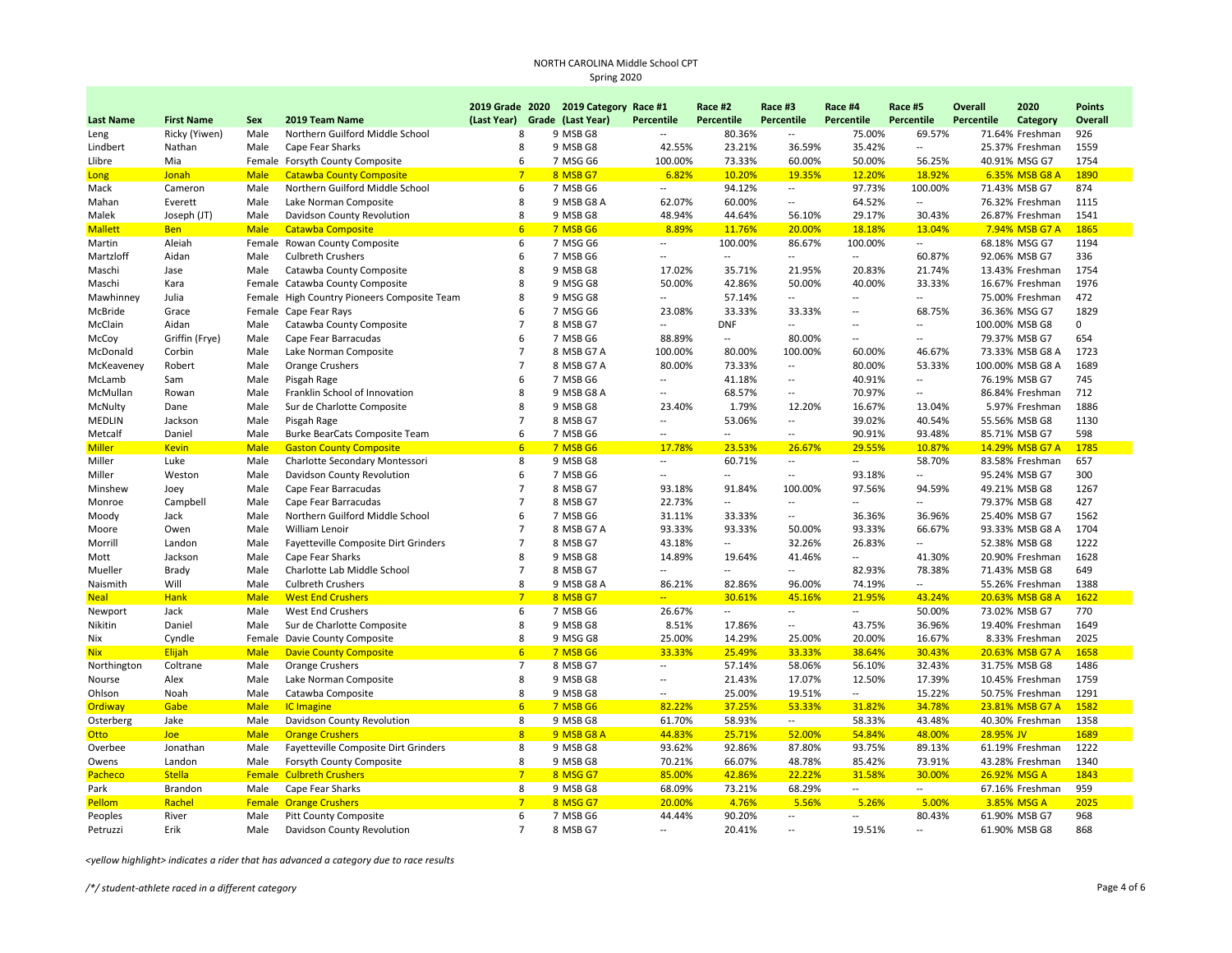|                  |                   |               |                                         |             |                 | 2019 Grade 2020 2019 Category Race #1 |                          | Race #2                  | Race #3                  | Race #4                  | Race #5                  | Overall    | 2020            | <b>Points</b> |
|------------------|-------------------|---------------|-----------------------------------------|-------------|-----------------|---------------------------------------|--------------------------|--------------------------|--------------------------|--------------------------|--------------------------|------------|-----------------|---------------|
| <b>Last Name</b> | <b>First Name</b> | Sex           | 2019 Team Name                          | (Last Year) |                 | Grade (Last Year)                     | Percentile               | Percentile               | Percentile               | Percentile               | Percentile               | Percentile | Category        | Overall       |
| Phillips         | Chase             | Male          | Cape Fear Composite                     |             | 8               | 9 MSB G8                              | 19.15%                   | 32.14%                   | 24.39%                   | 33.33%                   | 97.83%                   |            | 16.42% Freshman | 1656          |
| Phillips         | Egan              | Male          | Caldwell County Composite               |             | 6               | 7 MSB G6                              | 51.11%                   | 70.59%                   | 66.67%                   | 43.18%                   | 54.35%                   |            | 30.16% MSB G7   | 1474          |
| Piscitelli       | Jude              | Male          | Southern Wake Composite                 |             | $\overline{7}$  | 8 MSB G7                              | $\sim$                   | Ξ.                       | 74.19%                   | $\sim$                   | $\overline{\phantom{a}}$ |            | 82.54% MSB G8   | 356           |
| Pitzer           | Eli               | Male          | <b>Pitt County Composite</b>            |             | $\overline{7}$  | 8 MSB G7 A                            | 26.67%                   | 6.67%                    | 28.57%                   | 6.67%                    | 26.67%                   |            | 13.33% MSB G8 A | 1969          |
| Popp             | <b>Ben</b>        | <b>Male</b>   | <b>Orange Crushers</b>                  |             | 7               | 8 MSB G7                              | 38.64%                   | 16.33%                   | 41.94%                   | $\overline{a}$           | 37.84%                   |            | 19.05% MSB G8 A | 1636          |
| Porter           | Elliott           |               | <b>Female Guilford Gears Composite</b>  |             | $\overline{7}$  | 8 MSG G7                              | 5.00%                    | 9.52%                    | 11.11%                   | 21.05%                   | $\overline{ }$           |            | 11.54% MSG A    | 1952          |
| Raburn           | Anika             |               | Female Central Park School for Children |             | $\overline{7}$  | 8 MSG G7                              | 100.00%                  | 57.14%                   | 50.00%                   | 52.63%                   | 40.00%                   |            | 34.62% MSG A    | 1741          |
| Raedeke          | <b>Tyler</b>      | <b>Male</b>   | <b>Pitt County Composite</b>            |             | $\overline{7}$  | 8 MSB G7                              | 4.55%                    | $\overline{\phantom{a}}$ | 16.13%                   | 17.07%                   | 13.51%                   |            | 11.11% MSB G8 A | 1866          |
| Rall             | James             | Male          | Southern Wake Composite                 |             | 6               | 7 MSB G6                              | 28.89%                   | <b>DNF</b>               | 56.67%                   | 61.36%                   | 39.13%                   |            | 28.57% MSB G7   | 1538          |
| Ramos            | Jacob             | Male          | Franklin School of Innovation           |             | $\overline{7}$  | 8 MSB G7                              | $\overline{\phantom{a}}$ | 75.51%                   | $\overline{\phantom{a}}$ | 80.49%                   | $\overline{\phantom{a}}$ |            | 73.02% MSB G8   | 628           |
| Rasmussen        | lan               | <b>Male</b>   | <b>West End Crushers</b>                |             | $7\overline{ }$ | 8 MSB G7                              | 34.09%                   | 24.49%                   | 29.03%                   | 63.41%                   | 27.03%                   |            | 17.46% MSB G8 A | 1696          |
| Rasmussen        | Silas             | Male          | West End Crushers                       |             | 6               | 7 MSB G6                              | 80.00%                   | 43.14%                   | 70.00%                   | 68.18%                   | 56.52%                   |            | 34.92% MSB G7   | 1423          |
| Rasmussen        | Wil               | Male          | Forsyth County Composite                |             | $\overline{7}$  | 8 MSB G7                              | 40.91%                   | 34.69%                   | 54.84%                   | 46.34%                   | 29.73%                   |            | 25.40% MSB G8   | 1595          |
| Reece            | Jace              | Male          | Burke BearCats Composite Team           |             | 6               | 7 MSB G6                              | 37.78%                   | 39.22%                   | $\overline{a}$           | 59.09%                   | 52.17%                   |            | 31.75% MSB G7   | 1451          |
| Rex              | Wade              | Male          | Sur de Charlotte Composite              |             | $\overline{7}$  | 8 MSB G7 A                            | 13.33%                   | 26.67%                   | 42.86%                   | 20.00%                   | 20.00%                   |            | 20.00% MSB G8 A | 1949          |
| Reynolds         | Rylie             |               | Female Pisgah Rage                      |             | 6               | 7 MSG G6                              | $\overline{\phantom{a}}$ | Ξ.                       | 46.67%                   | $\overline{\phantom{a}}$ | 62.50%                   |            | 72.73% MSG G7   | 875           |
| Rhodes           | Jacob             | Male          | Cape Fear Composite                     |             | $\overline{7}$  | 8 MSB G7                              | 63.64%                   | $\overline{a}$           | $\overline{a}$           | $\sim$                   | $\overline{\phantom{a}}$ |            | 85.71% MSB G8   | 336           |
| Richardson       | JackRyan          | Male          | Catawba County Composite                |             | $\overline{7}$  | 8 MSB G7                              | $\overline{\phantom{a}}$ | 65.31%                   | Ξ.                       | $\overline{\phantom{a}}$ | $\overline{a}$           |            | 88.89% MSB G8   | 323           |
| Ritchea          | Katelyn           | <b>Female</b> | <b>Orange Crushers</b>                  |             | $7\overline{ }$ | 8 MSG G7                              | 25.00%                   | 19.05%                   | 16.67%                   | 15.79%                   | 15.00%                   |            | 15.38% MSG A    | 1940          |
| Rivera           | Alan              | Male          | Forsyth County Composite                |             | 8               | 9 MSB G8                              | 53.19%                   | 41.07%                   | $\overline{\phantom{a}}$ | 39.58%                   | 45.65%                   |            | 31.34% Freshman | 1444          |
| Roberts          | Hudson            | Male          | Cape Fear Rays                          |             | 6               | 7 MSB G6                              | 60.00%                   | 88.24%                   | $\overline{\phantom{a}}$ | $\overline{\phantom{a}}$ | $\overline{a}$           |            | 80.95% MSB G7   | 632           |
| Roberts          | Liam              | Male          | <b>Phillips Crushers</b>                |             | 8               | 9 MSB G8 A                            | 93.10%                   | 88.57%                   | Ξ.                       | 77.42%                   | 92.00%                   |            | 63.16% Freshman | 1374          |
| Roe              | Tyler             | Male          | West End Crushers                       |             | $\overline{7}$  | 8 MSB G7                              | 25.00%                   | Щ.                       | Щ.                       | 48.78%                   | Ξ.                       |            | 65.08% MSB G8   | 790           |
| Roeder           | Brandon           | Male          | <b>Onslow County Composite</b>          |             | 8               | 9 MSB G8                              | 82.98%                   | 62.50%                   | 75.61%                   | 81.25%                   | 91.30%                   |            | 53.73% Freshman | 1273          |
| Rogerson         | Gil               | Male          | <b>Culbreth Crushers</b>                |             | 8               | 9 MSB G8 A                            | 68.97%                   | 74.29%                   | 60.00%                   | $\overline{\phantom{m}}$ | $\sim$                   |            | 78.95% Freshman | 1110          |
| Rosa III         | Sergio            | Male          | <b>Orange Crushers</b>                  |             | $\overline{7}$  | 8 MSB G7                              | 65.91%                   | 63.27%                   | 61.29%                   | 53.66%                   | 56.76%                   |            | 34.92% MSB G8   | 1457          |
| Ruhland          | Miykla            |               | Female Pisgah Rage                      |             | $\mathsf{R}$    | 9 MSG G8                              | $\overline{a}$           | 85.71%                   | $\overline{a}$           | $\sim$                   | 100.00%                  |            | 58.33% Freshman | 912           |
| Rylee            | Jude              | Male          | Sur de Charlotte Composite              |             | 8               | 9 MSB G8                              | 51.06%                   | 46.43%                   | --                       | 64.58%                   | 86.96%                   |            | 46.27% Freshman | 1324          |
| Sampey           | Aedan             | Male          | West End Crushers                       |             | $\overline{7}$  | 8 MSB G7                              | 61.36%                   | 61.22%                   | 83.87%                   | $\qquad \qquad \cdots$   | 70.27%                   |            | 42.86% MSB G8   | 1357          |
| <b>Savage</b>    | Coen              | <b>Male</b>   | <b>West End Crushers</b>                |             | $\overline{7}$  | 8 MSB G7                              | 50.00%                   | 22.45%                   | $\overline{a}$           | 31.71%                   | 35.14%                   |            | 23.81% MSB G8 A | 1596          |
| Sawdy            | Kendall           | Male          | Burke BearCats Composite Team           |             | 6               | 7 MSB G6                              | $\sim$                   | 74.51%                   | $\overline{\phantom{a}}$ | $\sim$                   | 71.74%                   |            | 82.54% MSB G7   | 626           |
| Schiffer         | Robby             | Male          | Sur de Charlotte Composite              |             | 6               | 7 MSB G6                              | 68.89%                   | 78.43%                   | $\overline{a}$           | 77.27%                   | 89.13%                   |            | 55.56% MSB G7   | 1245          |
| <b>Searing</b>   | Cam               | <b>Male</b>   | <b>Phillips Crushers</b>                |             | 6               | 7 MSB G6                              |                          | 13.73%                   | 30.00%                   | 11.36%                   | 17.39%                   |            | 12.70% MSB G7 A | 1787          |
| Seferyn          | Joseph            | Male          | Cape Fear Rays                          |             | 8               | 9 MSB G8                              | 80.85%                   | --                       | 80.49%                   | $\sim$                   | 67.39%                   |            | 70.15% Freshman | 952           |
| Sharkey          | Blu               | Male          | Durham County Composite                 |             | 6               | 7 MSB G6                              | $\sim$                   | 80.39%                   | $\overline{a}$           | $\overline{a}$           | $\overline{a}$           |            | 95.24% MSB G7   | 300           |
| <b>Sharp</b>     | <b>Wade</b>       | <b>Male</b>   | <b>Pisgah Rage</b>                      |             | 6               | 7 MSB G6                              | $\overline{a}$           | 9.80%                    | 10.00%                   | 6.82%                    | 6.52%                    |            | 4.76% MSB G7 A  | 1907          |
| Shelton          | Mitchell          | Male          | Catawba Composite                       |             | 8               | 9 MSB G8                              | $\overline{\phantom{a}}$ | 53.57%                   | 34.15%                   | $\qquad \qquad \cdots$   | 54.35%                   |            | 65.67% Freshman | 1079          |
| Shoffner         | Sarah             |               | Female Davie County Composite           |             | 6               | 7 MSG G6                              | 69.23%                   | 86.67%                   | 93.33%                   | 87.50%                   | 75.00%                   |            | 50.00% MSG G7   | 1683          |
| Shughart         | Karson            | Male          | Cape Fear Sharks                        |             | 8               | 9 MSB G8 A                            | 51.72%                   | 57.14%                   | 68.00%                   | 61.29%                   | 72.00%                   |            | 44.74% Freshman | 1561          |
| <b>Shunk</b>     | Avery             |               | <b>Female Durham County Composite</b>   |             | 6               | <b>7 MSG G6</b>                       | 30.77%                   | 40.00%                   | 40.00%                   | 43.75%                   | 25.00%                   |            | 22.73% MSG A    | 1881          |
| <b>Shunk</b>     | Piper             |               | Female Central Park School for Children |             | 6               | <b>7 MSG G6</b>                       | 15.38%                   | $\overline{a}$           | 6.67%                    | 18.75%                   | 12.50%                   |            | 9.09% MSG A     | 1961          |
| Sineath          | Luke              | Male          | Pisgah Rage                             |             | $\overline{7}$  | 8 MSB G7 A                            | 86.67%                   | 100.00%                  | 64.29%                   | 46.67%                   | 100.00%                  |            | 86.67% MSB G8 A | 1711          |
| Singer           | Alden             | Male          | Pisgah Rage                             |             | 8               | 9 MSB G8                              | $\overline{\phantom{a}}$ | 57.14%                   | Ξ.                       | $\overline{\phantom{a}}$ | $\overline{a}$           |            | 95.52% Freshman | 323           |
| Smith            | Aidan             | Male          | Northern Guilford Middle School         |             | $\overline{7}$  | 8 MSB G7                              | $\overline{\phantom{a}}$ | 59.18%                   | 77.42%                   | 41.46%                   | 72.97%                   |            | 38.10% MSB G8   | 1409          |
| Smith            | Kelsey            |               | Female Pitt County Composite            |             | 6               | 7 MSG G6                              | 84.62%                   | $\overline{\phantom{a}}$ | 66.67%                   | 68.75%                   | 81.25%                   |            | 54.55% MSG G7   | 1675          |
| Smoyer           | Isabel            |               | Female IC Imagine                       |             | $\overline{7}$  | 8 MSG G7                              | 65.00%                   | $\overline{a}$           | 83.33%                   | <b>DNF</b>               | 70.00%                   |            | 73.08% MSG G8   | 1206          |
| <b>Sotillo</b>   | Owen              | <b>Male</b>   | <b>Catawba County Composite</b>         |             | 6               | 7 MSB G6                              | 13.33%                   | 27.45%                   | $\overline{\phantom{m}}$ | 22.73%                   | 21.74%                   |            | 15.87% MSB G7 A | 1712          |
| Stafford         | Brody             | Male          | Catawba Composite                       |             | $\overline{7}$  | 8 MSB G7                              | 59.09%                   | 42.86%                   | --                       | 75.61%                   | 67.57%                   |            | 41.27% MSB G8   | 1383          |
| Stafford         | Logan             | Male          | Catawba Composite                       |             | 6               | 7 MSB G6                              | 55.56%                   | 47.06%                   | Ξ.                       | 45.45%                   | 65.22%                   |            | 36.51% MSB G7   | 1399          |
| <b>Steele</b>    | <b>Darby</b>      | <b>Male</b>   | <b>Cape Fear Rays</b>                   |             | 8               | 9 MSB G8 A                            | $/*/$                    | 34.29%                   | 28.00%                   | 38.71%                   | 28.00%                   | 21.05% JV  |                 | 1749          |
| Stephens         | Holden            | Male          | North Wake County Composite             |             | $\overline{7}$  | 8 MSB G7                              | 70.45%                   | 77.55%                   | Ξ.                       | 90.24%                   | $\overline{\phantom{a}}$ |            | 60.32% MSB G8   | 940           |
| Stephens         | Jase              | Male          | Southern Wake Composite                 |             | $\mathbf{8}$    | 9 MSB G8                              | 59.57%                   | 94.64%                   | 63.41%                   | 47.92%                   |                          |            | 47.76% Freshman | 1319          |